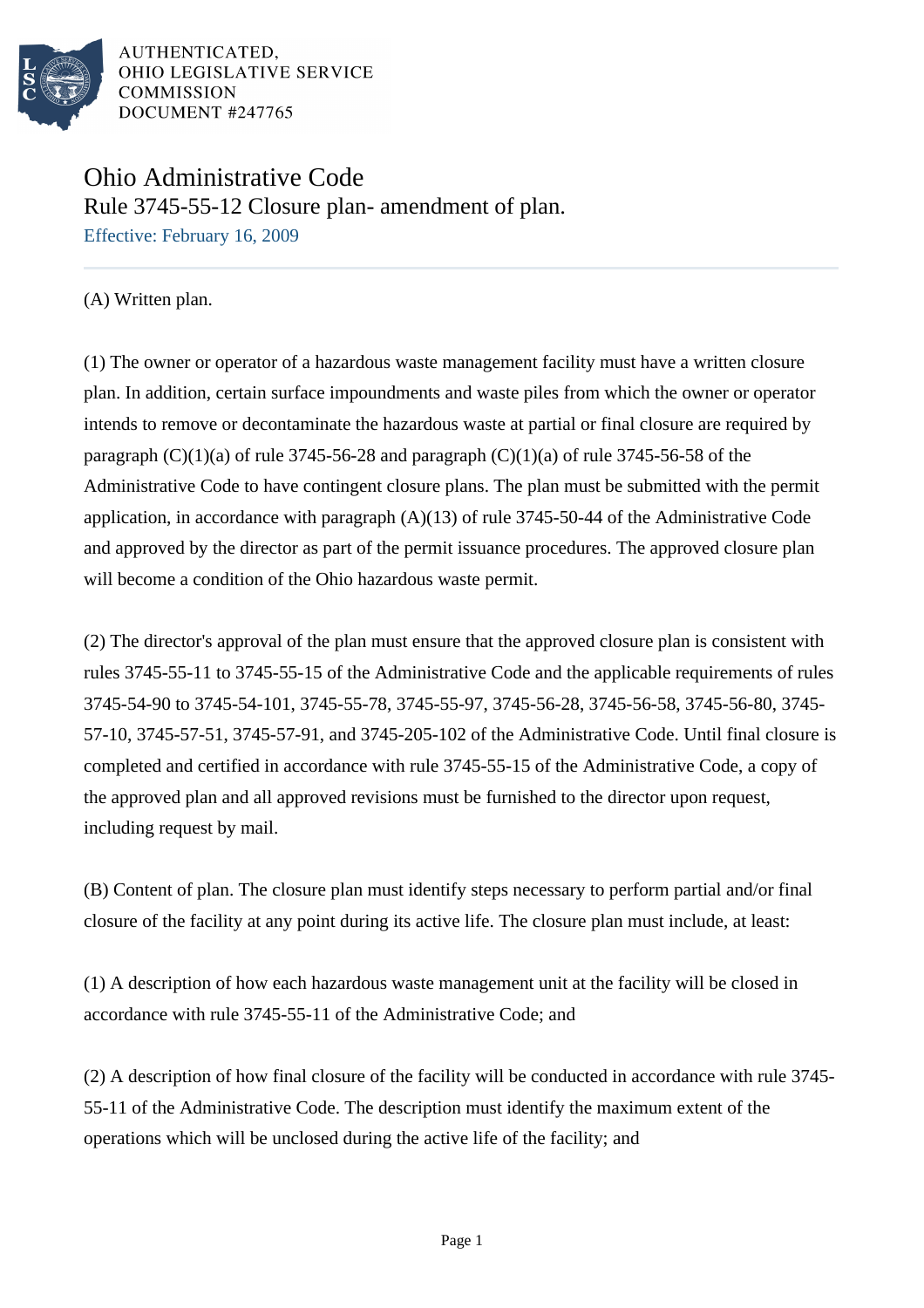

(3) An estimate of the maximum inventory of hazardous wastes ever on-site over the active life of the facility and a detailed description of the methods to be used during partial closures and final closure including, but not limited to, methods for removing, transporting, treating, storing or disposing of all hazardous wastes, and identification of the type(s) of the off-site hazardous waste management units to be used, if applicable; and

(4) A detailed description of the steps needed to remove or decontaminate all hazardous waste residues and contaminated containment system components, equipment, structures, and soils during partial and final closure, including but not limited to, procedures for cleaning equipment and removing contaminated soils, methods for sampling and testing surrounding soils, and criteria for determining the extent of decontamination required to satisfy the closure performance standard; and

(5) A detailed description of other activities necessary during the closure period to ensure that all partial closures and final closure satisfy the closure performance standards, including, but not limited to, ground water monitoring, leachate collection, and run-on and run-off control; and

(6) A schedule for closure of each hazardous waste management unit and for final closure of the facility. The schedule must include, at a minimum, the total time required to close each hazardous waste management unit and the time required for intervening closure activities which will allow tracking of the progress of partial and final closure (for example, in the case of a landfill unit, an estimate of the time required to treat or dispose of all hazardous waste inventory and of the time required to place a final cover must be included); and

(7) For facilities that use trust funds to establish financial assurance under rule 3745-55-43 or 3745- 55-45 of the Administrative Code and that are expected to close prior to the expiration of the permit, an estimate of the expected year of final closure.

(8) For facilities where the director has applied alternative requirements at a regulated unit under paragraph (F) of rule 3745-54-90, paragraph (C) of rule 3745-55-10, and/or paragraph (D) of rule 3745-55-40 of the Administrative Code, either the alternative requirements that apply to the regulated unit or a reference to the enforceable document that contains those alternative requirements.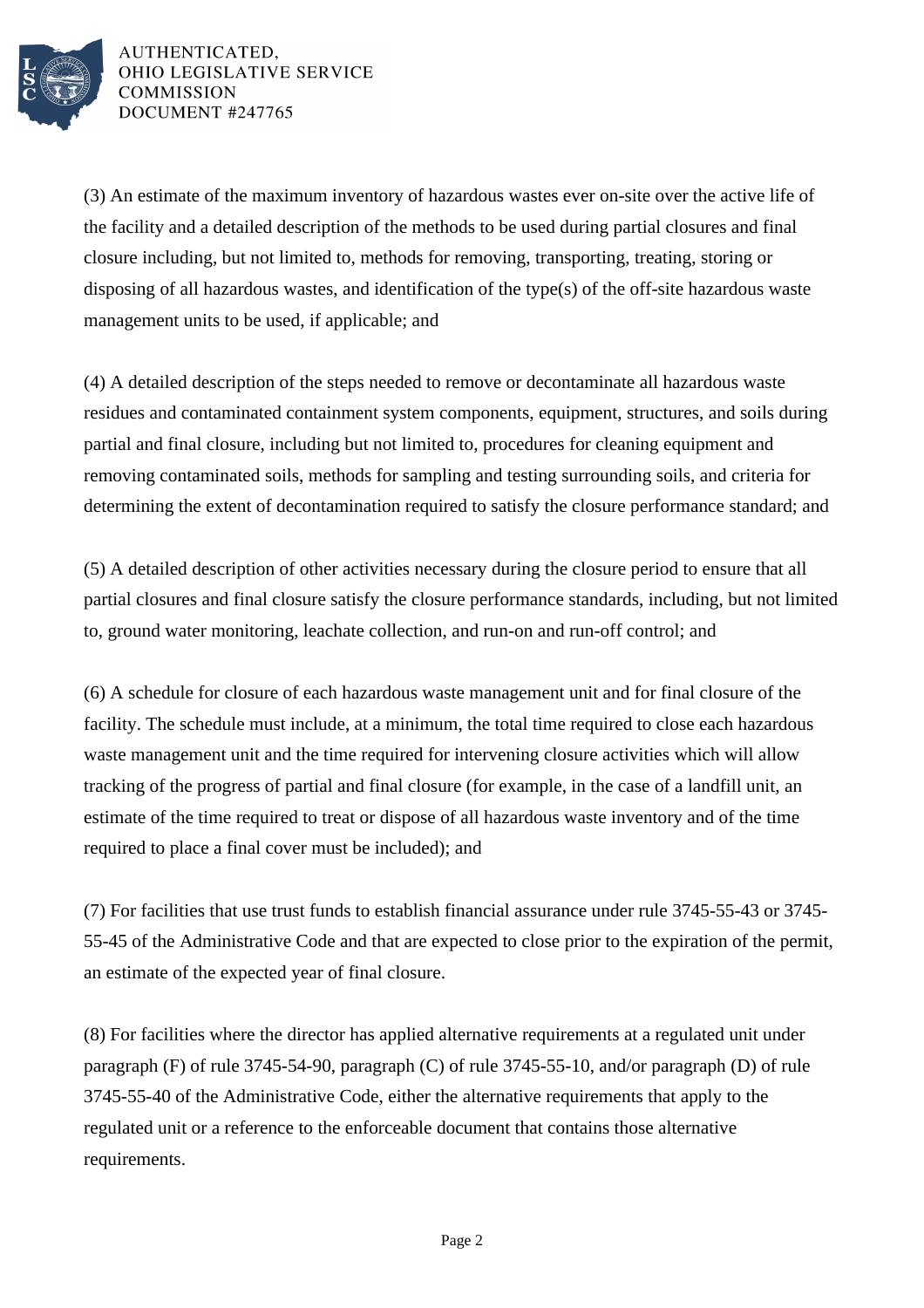

(C) Amendment of plan. The owner or operator must submit a written notification of or request for a permit modification to authorize a change in operating plans, facility design, or the approved closure plan in accordance with the applicable procedures in rules 3745-50-40 to 3745-50-235 of the Administrative Code. The written notification or request must include a copy of the amended closure plan for review or approval by the director.

(1) The owner or operator may submit a written notification of or request for a permit modification to the director to amend the closure plan at any time prior to the notification of partial or final closure of the facility.

(2) The owner or operator must submit a written notification of or request for a permit modification to authorize a change in the approved closure plan whenever:

(a) Changes in operating plans or facility design affect the closure plan; or

(b) There is a change in the expected year of closure, if applicable; or

(c) In conducting partial or final closure activities, unexpected events require a modification of the approved closure plan; or

(d) The owner or operator requests the director to apply alternative requirements to a regulated unit under paragraph (F) of rule 3745-54-90, paragraph (C) of rule 3745-55-10, and/or paragraph (D) of rule 3745-55-40 of the Administrative Code.

(3) The owner or operator must submit a written request for a permit modification including a copy of the amended closure plan for approval at least sixty days prior to the proposed change in facility design or operation, or no later than sixty days after an unexpected event has occurred which has affected the closure plan. If an unexpected event occurs during the partial or final closure period, the owner or operator must submit a written permit modification no later than thirty days after the unexpected event. An owner or operator of a surface impoundment or waste pile that intends to remove all hazardous waste at closure and is not otherwise required to prepare a contingent closure plan under paragraph  $(C)(1)(a)$  of rule 3745-56-28 or paragraph  $(C)(1)(a)$  of rule 3745-56-58 of the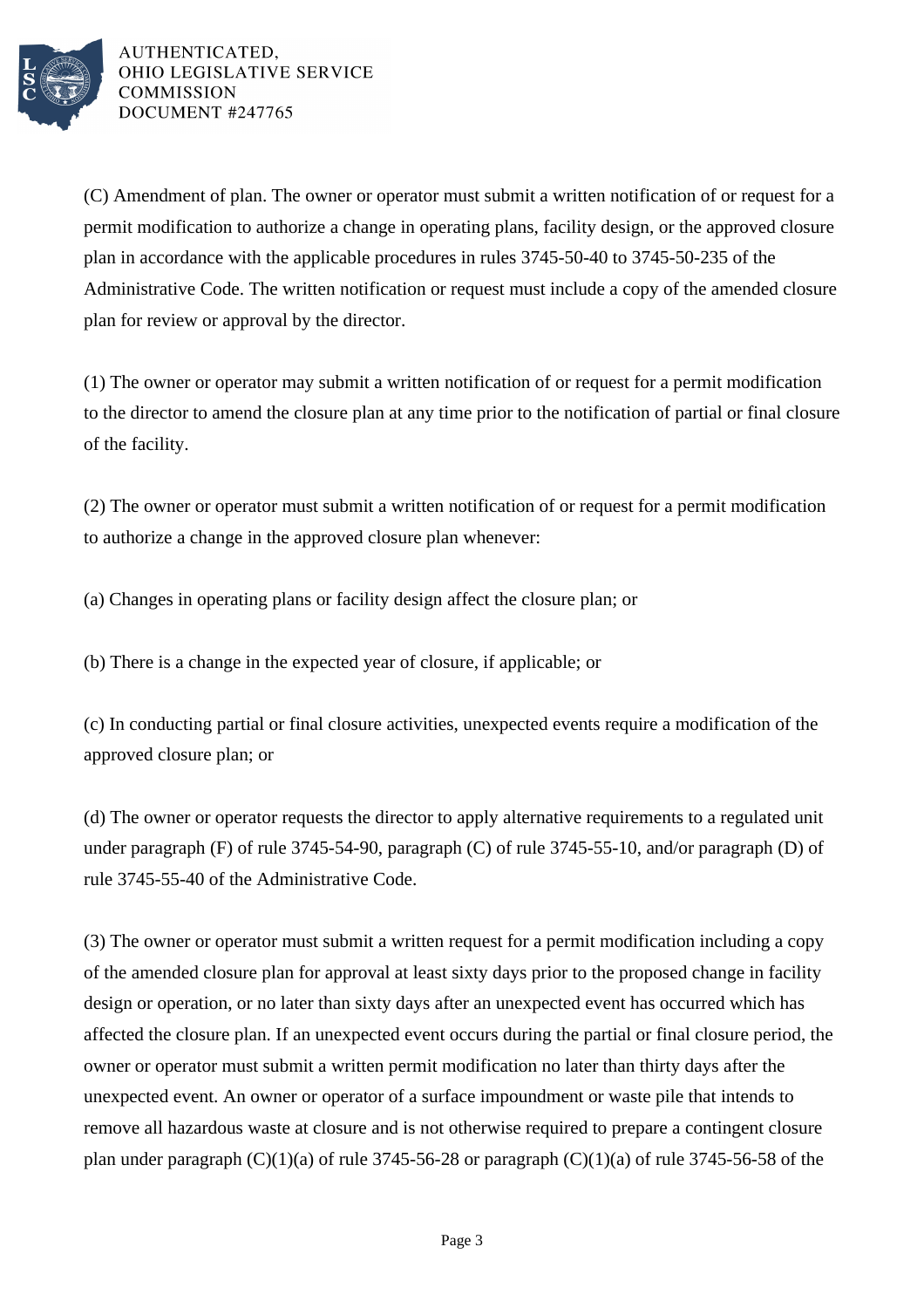

Administrative Code, must submit an amended closure plan to the director no later than sixty days from the date that the owner or operator or director determines that the hazardous waste management unit must be closed as a landfill, subject to the requirements of rule 3745-57-10 of the Administrative Code, or no later than thirty days from that date if the determination is made during partial or final closure. The director will approve, disapprove, or modify this amended plan in accordance with the procedures in rules 3745-50-40 to 3745-50-235 of the Administrative Code. The approved closure plan will become a condition of the Ohio hazardous waste permit.

(4) The director may request modifications to the plan under the conditions described in paragraph (C)(2) of this rule. The owner or operator must submit the modified plan within sixty days of the director's request, or within thirty days if the change in facility conditions occurs during partial or final closure. Any modifications requested by the director will be approved in accordance with procedures in rule 3745-50-51 of the Administrative Code.

(D) Notification of partial closure and final closure.

(1) The owner or operator must notify the director in writing at least sixty days prior to the date on which he expects to begin closure of a surface impoundment, waste pile, land treatment or landfill unit, or final closure of a facility with such a unit. The owner or operator must notify the director in writing at least forty-five days prior to the date on which he expects to begin final closure of a facility with only treatment or storage tanks, container storage, or incinerator units to be closed. The owner or operator must notify the director in writing at least forty-five days prior to the date on which he expects to begin partial or final closure of a boiler or industrial furnace, whichever is earlier.

(2) The date when he "expects to begin closure" must be either:

(a) No later than thirty days after the date on which any hazardous waste management unit receives the known final volume of hazardous wastes or, if there is a reasonable possibility that the hazardous waste management unit will receive additional hazardous wastes, no later than one year after the date on which the unit received the most recent volume of hazardous waste. If the owner or operator of a hazardous waste management unit can demonstrate to the director that the hazardous waste management unit or facility has the capacity to receive additional hazardous wastes and he has taken